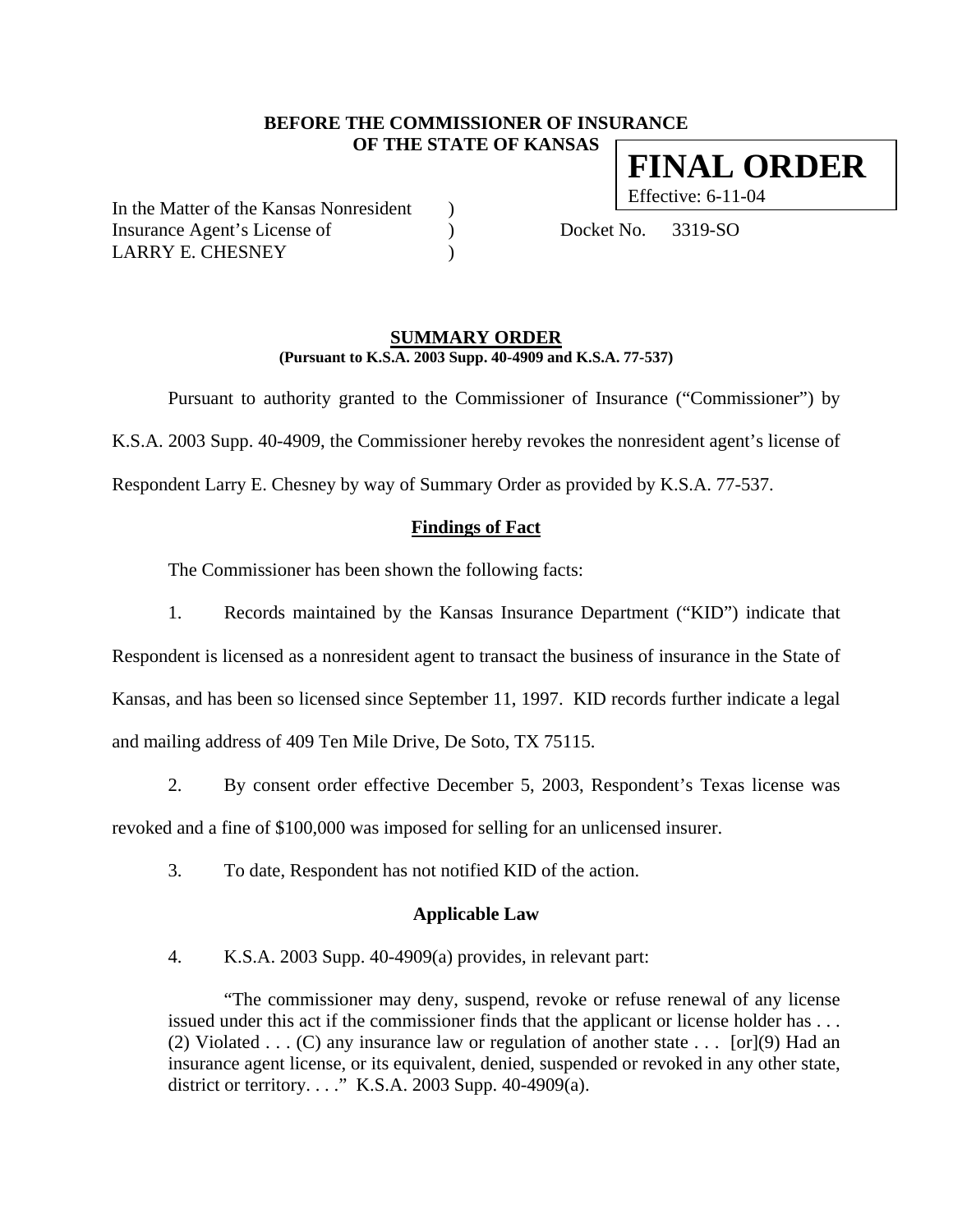5. Administrative regulations require that a person licensed in this state as an insurance agent shall, within 30 days of the occurrence, report enumerated events to the Commissioner. Among these events is disciplinary action against the agent's license by the insurance regulatory official of any other state or territory. K.A.R. § 40-7-9.

6. K.S.A. 2003 Supp. 40-4906 and 4908 provide for issuance of a nonresident agent's license in reliance upon the agent's valid license in the agent's home state.

7. The Commissioner may revoke any license issued under the Insurance Agents Licensing Act if the Commissioner finds that the insurable interests of the public are not properly served under such license. K.S.A. 2003 Supp. 40-4909(b).

#### **Conclusions of Law**

8. The Commissioner has jurisdiction over Respondent as well as the subject matter of this proceeding, and such proceeding is held in the public interest.

9. The Commissioner concludes that Respondent's Kansas license may be revoked because Respondent has been found to have violated an insurance law or regulation in another state.

10. The Commissioner concludes that Respondent's Kansas license may be revoked because Respondent has had an agent's license or its equivalent revoked in another state.

11. The Commissioner concludes, in addition, that Respondent's Kansas license may be revoked because it is based on reciprocity, and Respondent's license in his home state of Texas has been revoked.

12. The Commissioner also concludes that Respondent's license may be revoked because Respondent has violated the regulation requiring an agent to report a disciplinary action taken by another regulatory authority against a professional license.

2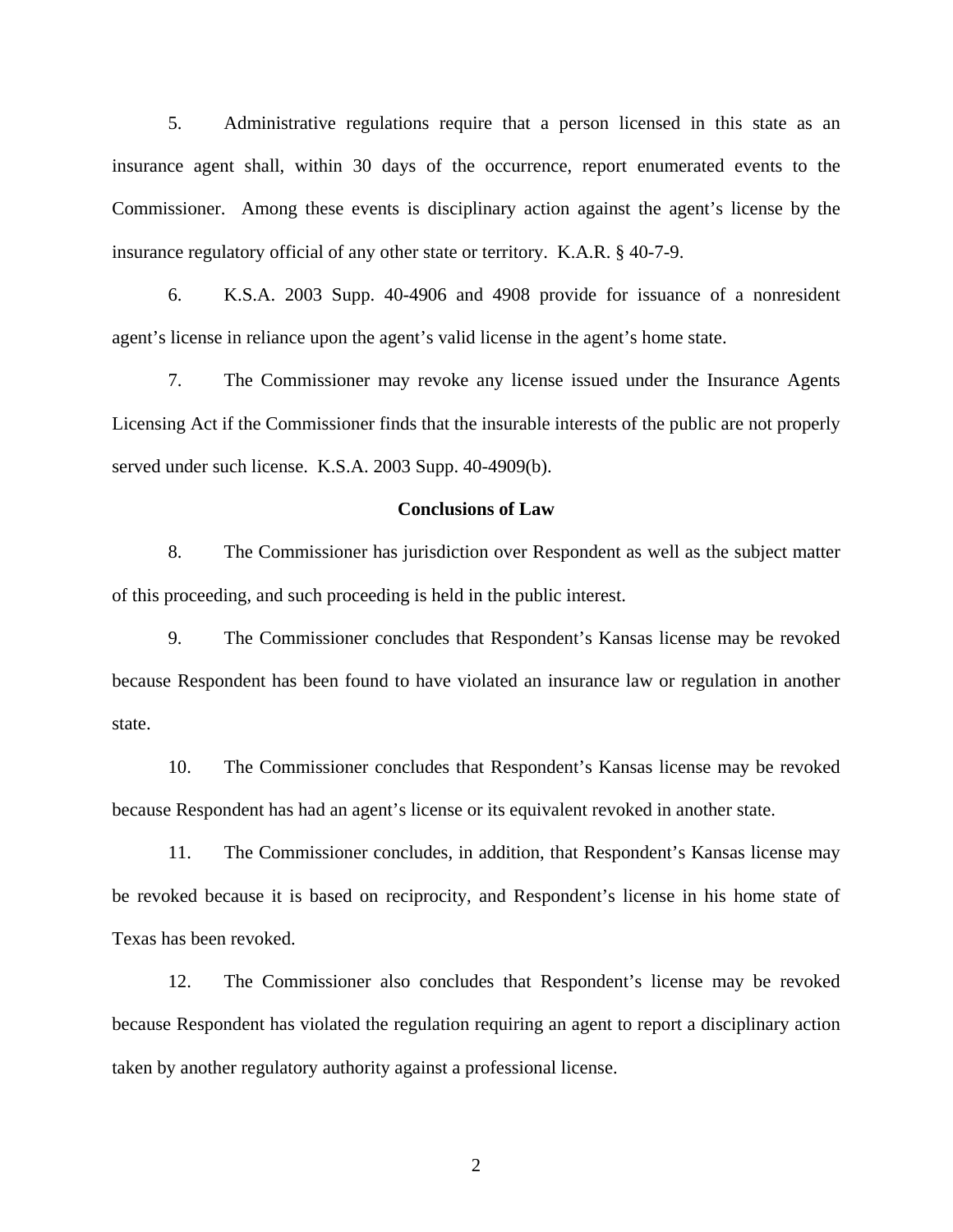13. Accordingly, the Commissioner concludes that sufficient grounds exist for the revocation of the insurance agent's license of Larry E. Chesney pursuant to K.S.A. 2003 Supp. 40-4909(a).

14. In addition, the Commissioner finds that the insurance agent's license of Larry E. Chesney should be revoked without delay for the protection of the insurable interests of the public pursuant to K.S.A. 2003 Supp. 40-4909(b).

15. Based on the facts and circumstances set forth herein, it appears that the use of summary proceedings in this matter is appropriate, in accordance with the provisions set forth in K.S.A. 77-537(a), in that the use of summary proceedings does not violate any provision of the law and the protection of the public interest does not require the KID to give notice and opportunity to participate to persons other than Larry E. Chesney.

**IT IS THEREFORE ORDERED BY THE COMMISSIONER OF INSURANCE THAT** the Kansas nonresident insurance agent's license of Larry E. Chesney is hereby **REVOKED**.

# **IT IS SO ORDERED THIS \_24th\_ DAY OF MAY 2004, IN THE CITY OF TOPEKA, COUNTY OF SHAWNEE, STATE OF KANSAS.**



| <b>Sandy Praeger</b>             |
|----------------------------------|
|                                  |
| <b>Commissioner of Insurance</b> |
| BY:                              |

 $\angle$ s/ John W. Campbell $\Box$ John W. Campbell General Counsel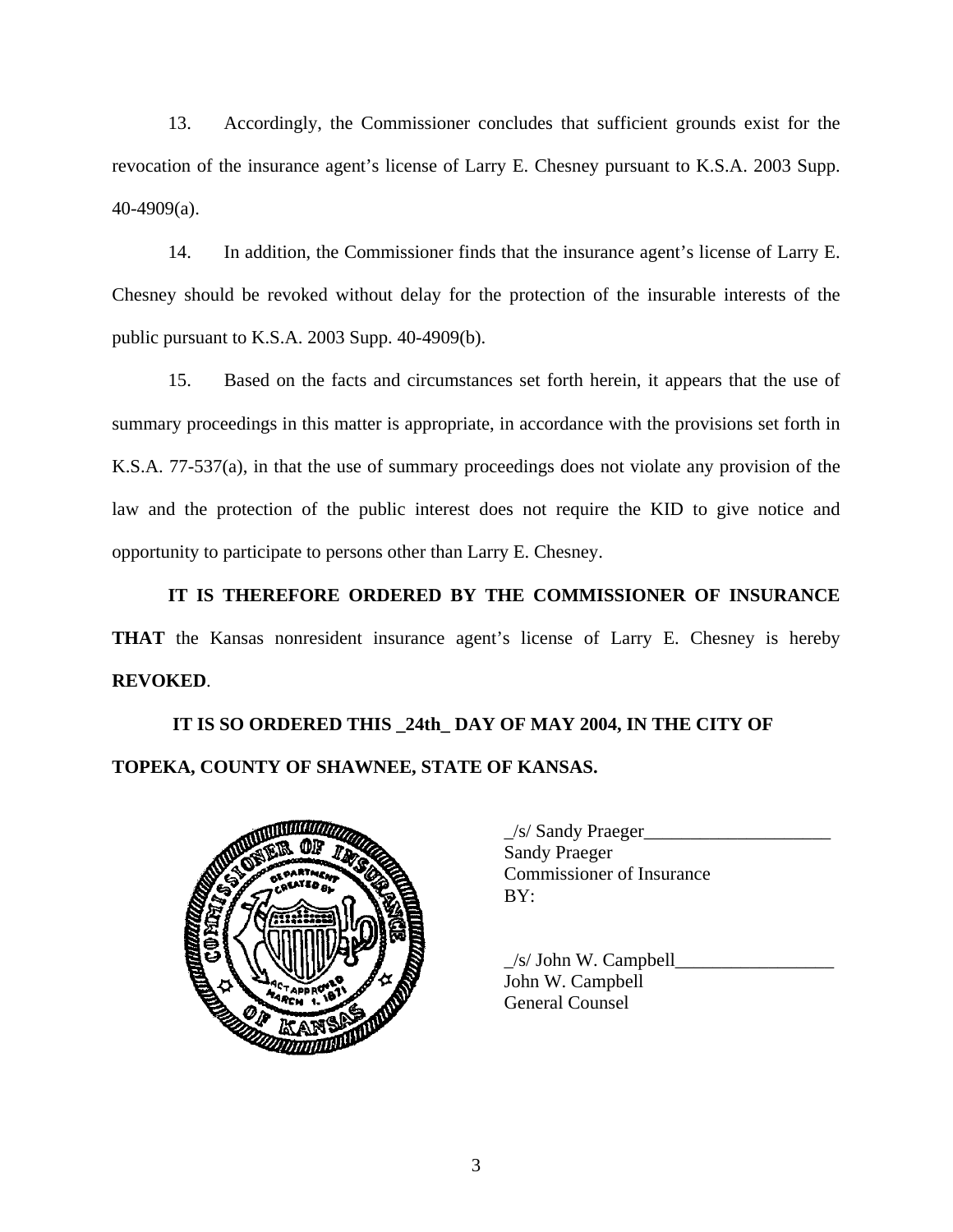**NOTICE: In the event the Petitioner files a petition for judicial review, the agency officer designated pursuant to K.S.A. 77-613(e) to receive service of a petition for judicial review on behalf of the KID is John W. Campbell, General Counsel, Kansas Insurance Department, 420 S.W. 9th St., Topeka, KS 66612-1678.** 

#### **Certificate of Service**

 The undersigned hereby certifies that she served a true and correct copy of the above and foregoing **Notice** and **Summary Order** on this \_24th\_ day of May 2004, by causing the same to be deposited in the United States Mail, first class postage prepaid, addressed to the following:

 Larry E. Chesney 409 Ten Mile Drive De Soto, TX 75115

> $\angle$ s/ Brenda J. Clary $\angle$ Brenda J. Clary